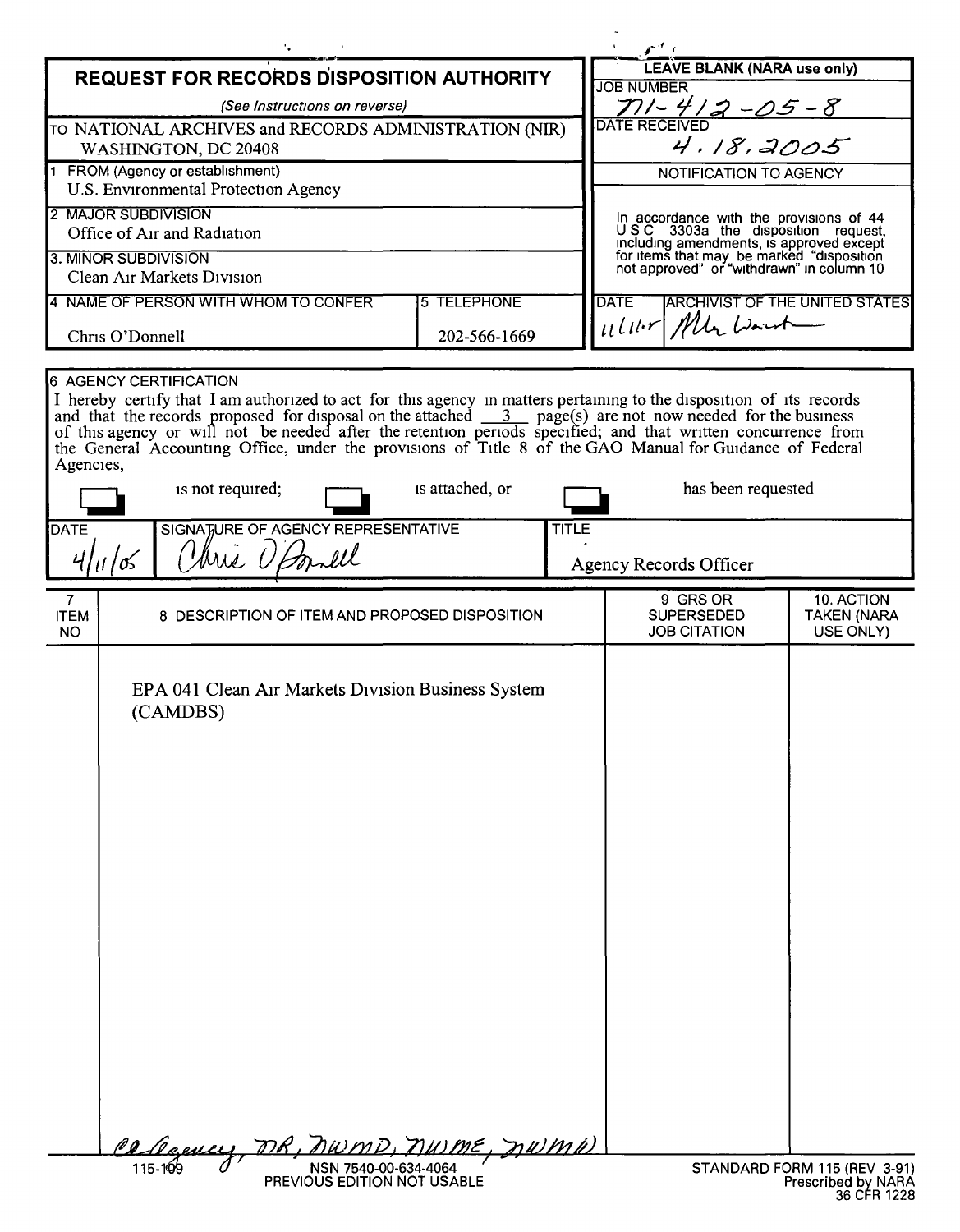# **EPA Records Schedule 041**

Status: Final, *10/31/2009*

Title: Clean Air Markets Drvision Busmess System (CAMDBS)

Program: Air

Applicability: Agency-wide

Function: 108-025-01-07 - Implement Clean Air Allowance Tradmg

# NARA Disposal Authority:

This schedule authorizes the disposition of the record copy m any media (media neutral), excludmg any records already m electronic form. Records designated for permanent retention must be transferred to the National Archives in accordance with NARA standards at the tune of transfer.

•  $N1-412-05-8$ 

# Description:

The Clean Air Markets Division Business System (CAMDBS) is a set of interrelated systems operating agamst a smgle mtegrated database m the market-based emissions trading program, i.e., the ACid Rain Program and the SIP Call/126 program for ozone transport. It allows regulated entities to perform various reporting tasks directly online. CAMDBS streamlines certain business functions which were previously distnbuted redundantly m a vanety of legacy systems One of the main subsystems of CAMDBS is the Source Management System (SMS) which consolidates the numerous separate systems mto a smgle mventory of related information. Other subsystems mclude: Allowance Management System (AMS); Emissions Collection and Monitoring Plan System (ECMPS), Compliance and Permit Tracking System (CPTS), and CAMD System Admimstration (CSA).

CAMDBS replaces the following paper forms: allowance transfer form, submission of forms identifying responsible parties, annual compliance forms, retired unit exemption forms and new umt exemption forms, It also replaces the followmg legacy systems: the Allowance Tracking System (ATS), the Emissions Trackmg System (ETS), and the NOx Allowance Tracking System (NATS).

## Disposition Instructions:

Item a: Electromc software programs

- • Disposable
- Destroy when no longer needed to ensure access to, and use of, the electronic records throughout the authorized retention period.

## Item b: Input

• Disposable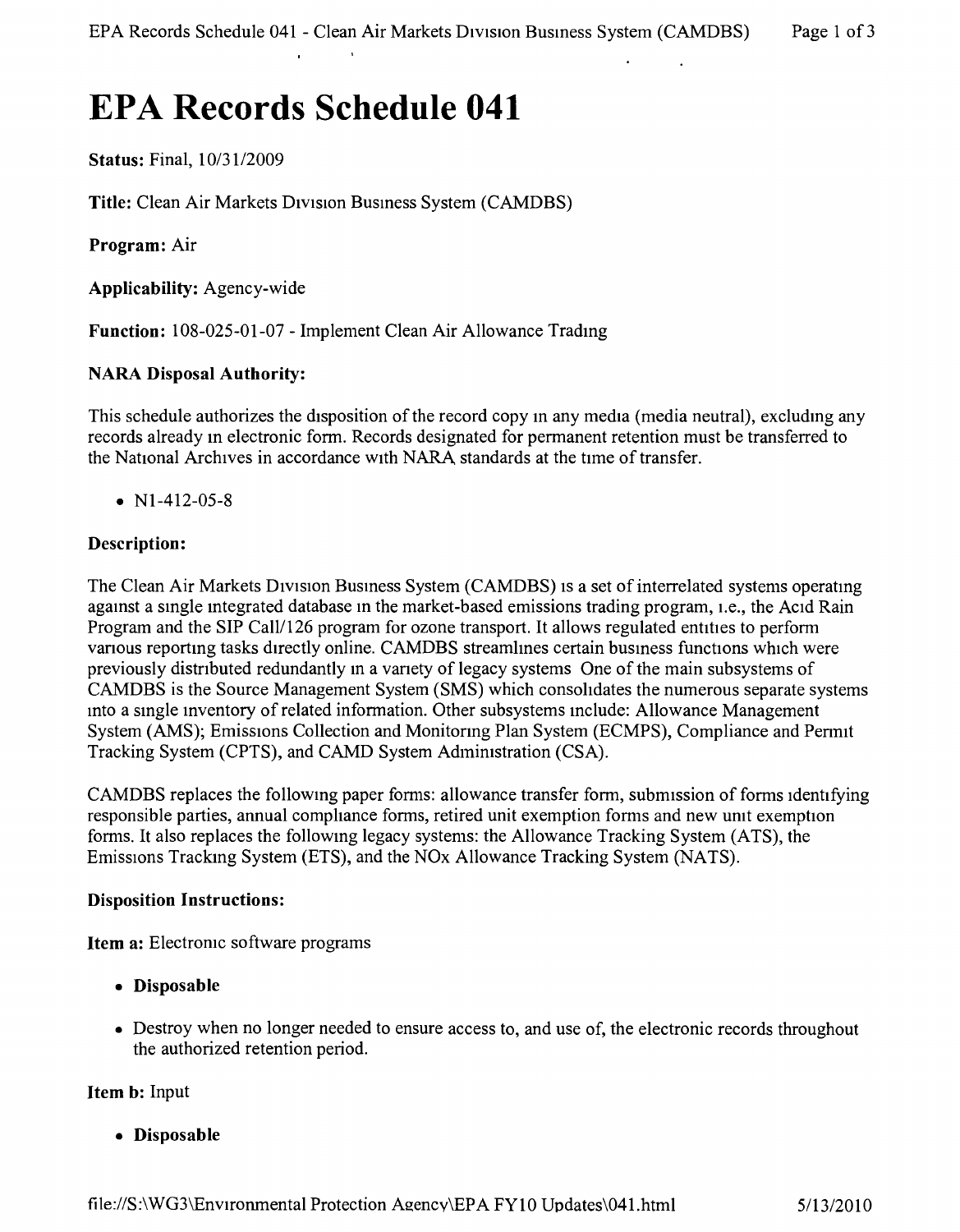• Delete when data has been transferred and quality assurance is completed.

Item c: Electronic data - source management data

**College** 

- • Permanent
- Transfer to the National Archives annually, as specified in 36 CFR 1235.44-1235.50 or standards applicable at the time.

Item d: Electronic data - allowance tracking data

- Disposable
- At the end of each major version change, transfer current data sets to tape, along with tape specifications and send to NTSD. Delete 20 years after transfer.

Item e: Electronic data - emissions tracking data

- • Permanent
- Transfer to the National Archives annually, as specified in 36 CFR 1235.44-1235 50 or standards applicable at the time.

Item f: Output and reports

- • Varies
- FIle with related records and follow mstructions for the related records.

Item g: System documentation

- • Permanent
- Transfer records necessary to document how the system captures, manipulates, and outputs data to the National Archives, as specified in 36 CFR 1235.44-1235.50 or standards applicable at the time. Documentation is transferred along with the electronic data (items c and  $\overline{e}$ ).

#### Guidance:

The Allowance Tracking System has been expanded to mclude nitrogen oxides (NOx) allowances Issued under the NOx Budget Program, and for that program's use, it is called the NOx Allowance Tracking System (NATS).

Once a year, ETS summarized emissions data is transferred to the Emissions Inventory System (EIS) which is scheduled as EPA 002.

#### Reasons for Disposition:

The followmg changes were made in the *10/3112009* version: